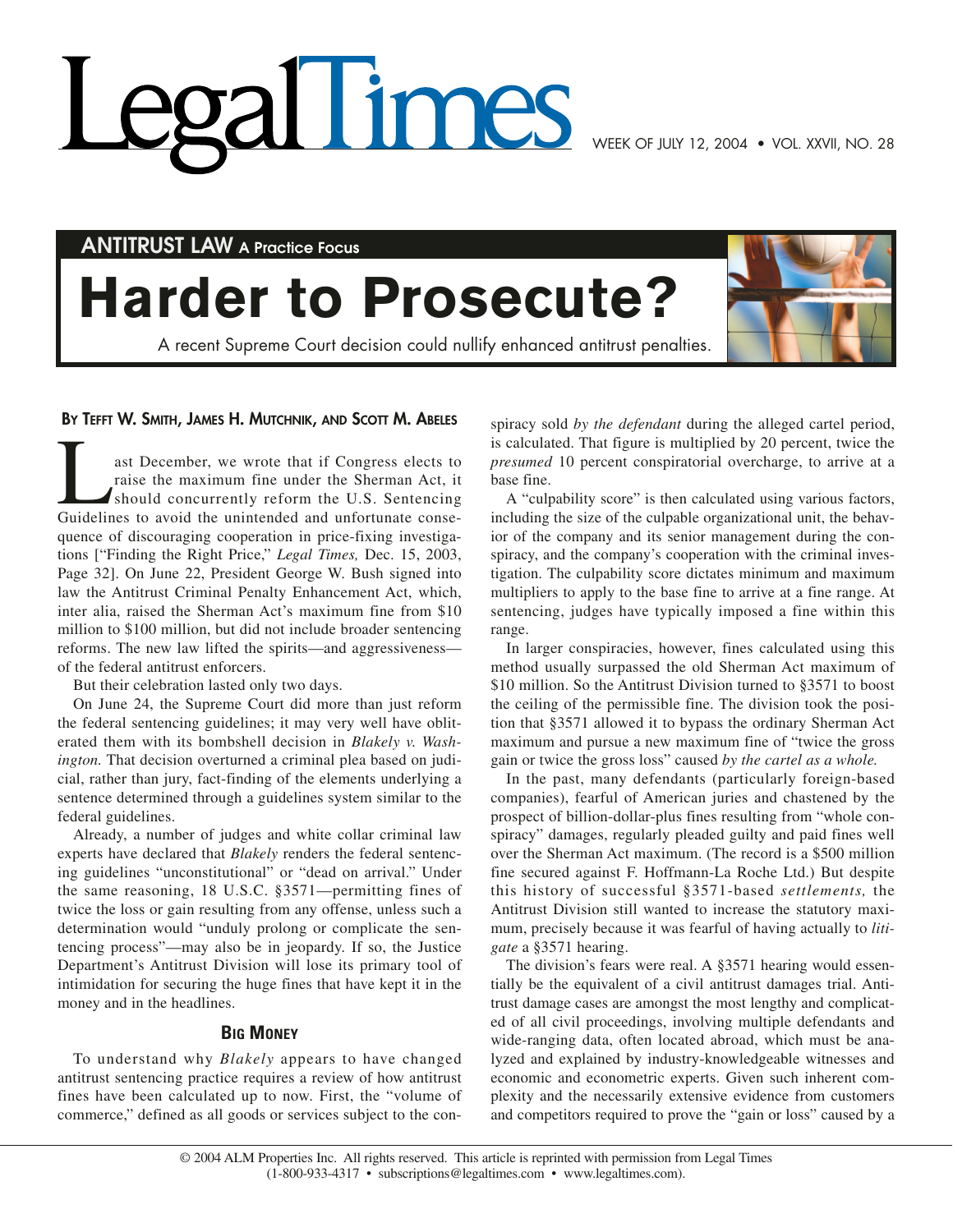cartel, it would seem that many judges would shut down a §3571 hearing before it begins, relying on the "unduly complicate or prolong the sentencing process" exception to §3571.

This is why the Antitrust Criminal Penalty Enhancement Act was so important. With the increase of the Sherman Act maximum, the Antitrust Division believed that it would now need only to use §3571 if the guidelines-determined fine range exceeded \$100 million—instead of a mere \$10 million. Thanks to Congress, other than for huge, worldwide conspiracies, the division thought the threat of a §3571 hearing would be rare. Thus the division's celebration.

### **THE GROUND SHIFTS**

*Blakely* made the back-slapping short-lived for several reasons. First, for any §3571 hearings that do occur, *Blakely* will likely require the Antitrust Division to prove the elements of §3571 "beyond a reasonable doubt," rather than by a "preponderance of the evidence," *and* before a jury, not a judge. Second, *Blakely* may very well keep the division out of the alternative fine game completely, absent new sentencing legislation. And most strikingly, in reasoning formally adopted by the Justice Department itself, some courts have already applied *Blakely* to declare the federal sentencing guidelines unconstitutional, as applied in certain circumstances.

In *Blakely,* the defendant pleaded guilty to second-degree kidnapping in Washington state court, a crime carrying a maximum sentence of 10 years. However, the Washington Sentencing Reform Act specified a "standard range" of 49 to 53 months for the crime, unless a judge found "substantial and compelling reasons justifying an exceptional sentence." The prosecution recommended a sentence within the standard range. But the judge rejected the recommendation and "enhanced" the sentence to 90 months by using facts not included in the plea agreement to find that Ralph Blakely Jr. acted with "deliberate cruelty," a statutory ground for upward departure.

The case required the Supreme Court to apply *Apprendi v. New Jersey* (2000), in which the Court held that "[o]ther than the fact of a prior conviction, any fact that increases the penalty for a crime beyond the prescribed statutory maximum must be submitted to a jury, and proved beyond a reasonable doubt." The state argued that *Apprendi* was not implicated because the total sentence imposed by the judge did not exceed the statutory 10-year maximum for second-degree kidnapping, a Class B felony.

The Supreme Court disagreed. In a decision written by Justice Antonin Scalia, the Court ruled that the enhancement of Blakely's sentence beyond the standard range, without jury findings to support the bases of the enhancement, violated Blakely's Sixth Amendment right to a trial by jury. Scalia wrote that the applicable statutory maximum for *Apprendi* purposes was not the 10-year statutory maximum for Class B felonies; instead, the "statutory maximum for *Apprendi* purposes is the maximum sentence a judge may impose *solely on the basis of the facts reflected in the jury verdict or admitted by the defendant*" (emphasis in original). Since Blakely received an enhanced sentence based on facts found not in a jury verdict or a plea agreement but by the judge, the sentence could not stand.

Thus sentencing regimes that rely on judicial fact finding to

enhance sentences beyond statutory maximums—as that term is now defined by the Supreme Court—may be unconstitutional. The Court, however, was careful to note that it was not finding "determinate sentencing schemes" unconstitutional. "[T]he Federal Guidelines are not before us," Scalia wrote. Nonetheless, Justices Sandra Day O'Connor and Stephen Breyer, in vigorous dissents, argued that, at the very least, the differences between the Washington and federal schemes do not appear to be constitutionally significant.

If the federal sentencing guidelines are unconstitutional and, at a minimum, their constitutionality is in doubt—*Blakely* will affect the manner in which criminal antitrust fines are calculated and imposed. Consider, for example, the concept of the culpability score. As explained, this score is based on a variety of factors—e.g., the willful ignorance of a high-level executive. Such "facts" are typically "found" by the sentencing judge (based heavily on input by the Justice Department and the Probation Office), *not* at trial by a jury, *not* necessarily upon admissible evidence, and *not* beyond a reasonable doubt.

#### **ARE THEY UNCONSTITUTIONAL?**

Already, at least four federal courts have used *Blakely* to alter sentences premised on guideline enhancement factors. In the D.C. tractor man case, for example, Judge Thomas Penfield Jackson on June 23 sentenced the defendant to six years in prison, based in part on his guideline-mandated findings. On June 29, Judge Jackson reconsidered the sentence in light of *Blakely* and reduced it to 16 months, stating that the six-year sentence was "plainly illegal" under *Blakely.*

Similarly, in *United States v. Croxford,* Judge Paul Cassell of Utah held that the federal sentencing guidelines, as applied to Brent Croxford, were "unconstitutional" under *Blakely.* Croxford had pleaded guilty to one count of sexual exploitation of a minor. The plea agreement contemplated that the sentence would fall within a range of 121-151 months. However, the sentencing calculation failed to reflect that, before trial, Croxford fled the charging jurisdiction, conduct worthy of a two-level upward adjustment. The plea agreement also did not reflect alleged victimization of a second child. This "relevant conduct" was considered by the probation officer and resulted in a recommended sentence of 151-188 months. Based on *Blakely,* Judge Cassell "reluctantly agreed" with the defense that the enhanced sentence was unconstitutional.

Cassell explored various "go-forward" options. He considered convening a "sentencing jury" to determine whether the relevant conduct that would justify an enhanced sentence could be proved by the government. He thought about whether he could hold the sentencing hearing himself, apply the guideline sections not implicated by *Blakely* (for instance, those that allow for downward departures), and restrict himself to facts pleaded to in the plea agreement. Rejecting both those options, the judge decided to declare the federal sentencing guidelines unconstitutional in their entirety, as applied, and to sentence the defendant between the nonguidelines statutory maximum and minimum.

In analyzing these various options, Cassell provided reasoning that may also render the conventional antitrust sentencing methodologies unconstitutional, or, at least, impractical for the Antitrust Division. To the *Croxford* court, the first option convening a sentencing jury—constituted an illegal judicial